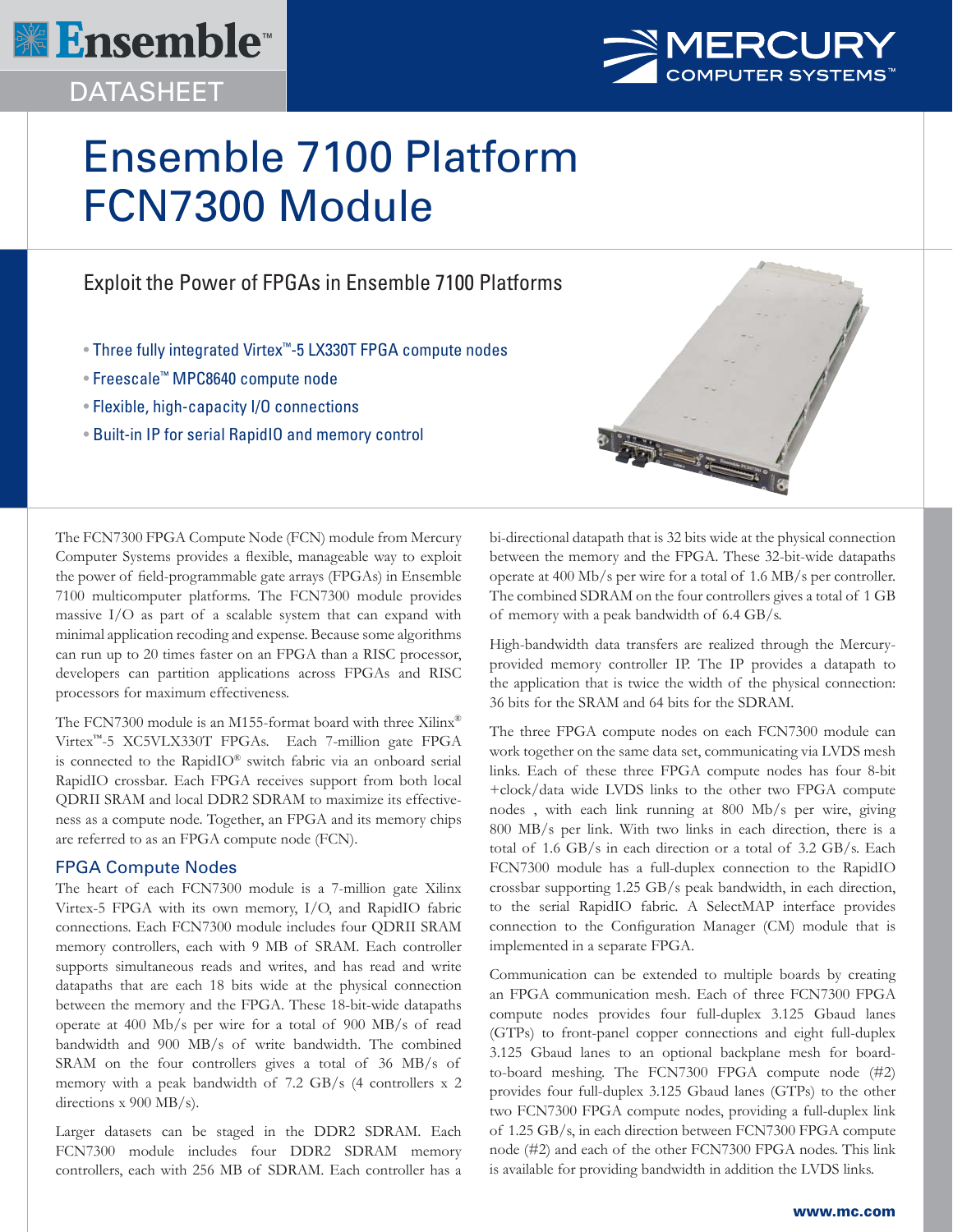#### Freescale MPC8640 Compute Node

Each M155-format board contains a Freescale MPC8640, 1.067 GHz single-core processor compute node. The compute node contains the MPC8640, with two DDR2 SDRAM memory controllers. Each memory controller has an 8-byte physical path plus bits for ECC (error checking and correction). Each memory controller has 512 MB of memory for a total of 1 GB of memory. The datapaths between memory and the MPC8640 operate at 533 Mb/s, per wire, for a total bandwidth of 4.25 GB/s per controller, yielding a total of 8.5 GB/s. There is also 128 MB of application flash. The Freescale MPC8640 compute node is connected to the serial RapidIO fabric using the processor internal serial RapidIO endpoint.

There is a 4-lane serial RapidIO connection from the MPC8640 to the onboard serial RapidIO crossbar. This enables the MPC8640 to access the FCN7300 compute nodes directly. It is intended that the MPC8640 use these connections for setting up DMA chains for the DMA controllers in each of the FCN7300 compute nodes. These serial RapidIO connections can also be used to move data between the FCN7300 compute nodes and the MPC8640 compute node, for cases where the MPC8640 processor is performing some of the DSP processing.

The application can monitor junction temperature. If the application does not keep the MPC8640 junction temperature low enough on its own, the system software shuts down the processor to prevent damage.

#### Massive I/O at Your Command

Sensor data can be delivered directly to the FPGAs, where it can undergo data reduction using the massively parallel algorithms particularly suited to deployment on programmable logic devices. This saves processors and inter-processor bandwidth, thereby reducing system size, cost, and complexity.

The FCN7300 compute nodes provide substantial I/O beyond the twelve 3.125 Gbaud mesh links. Two of the FCN7300 compute nodes have their own 10-Gbps, full-duplex, fiber-optic connections to the front panel, providing massive bandwidth directly to and from the FCN7300 compute nodes. There are also two groups of 8 LVDS connections on the modules front panel from each of the FCN7300 compute nodes, for a total of 48 LVDS pairs. Designed for application-defined communications, this interface can be used to support parallel I/O to sensors, or used between boards for direct FPGA-to-FPGA connections.

The two independent 10 Gbps serial fiber interfaces provide highspeed streaming I/O at the front panel. Each interface has a 10-Gbps fiber-optic SFP+ transceiver, LC-style fiber-optic connectors on the module front panel, with a management interface that allows register-based management and control of the data links.

Each 10-Gbps SFP+ optical module is connected to a PHY transceiver that translates the encoded 10 Gbps signals to four 3.125 Gbaud XAUI lanes connected to an FPGA compute node. Mercury provides an end-to-end example design as a starting point for a customer-supplied 10 Gigabit Ethernet

implementation. The example design uses Xilinx's XAUI core to provide four bonded channels to the internal FPGA cores.

Additionally, the Mercury example provides I2C and MDIO interfaces for control and status monitoring of the SFP+ and PHY modules. These allow the user to exploit the loopback capabilities present in the 10-GbE onboard sub-system. Because these interfaces connect directly to the design's internal status and control registers, they are accessible from any node within the multicomputer for monitoring and diagnostic purposes. The Xilinx MAC core can be purchased and inserted into the example design, so that the customer does not have to design the interface from scratch.

Delivering I/O directly to the FPGAs allows these devices to perform repetitive operations that reduce data volume before passing the data on to the balance of the system. This feature maximizes computational density without increasing the system processor count. The onboard MPC8640 has a 100-Mb Ethernet port on the front panel (available with adapter module).

On a system-wide level, FCN7300 compute nodes in one Ensemble 7100 platform can exchange data with any serial RapidIO devices on other Ensemble 7100 platform's modules via the serial RapidIO switch fabric. Third-party I/O PMCs and XMCs can also be accommodated in the serial RapidIO system via the SFM7100 modules in the Ensemble 7100 platform.

#### RapidIO System Connectivity

Full connectivity makes FCN7300 modules part of a scalable system that can expand to provide as many FPGAs and PowerPC microprocessors as changing applications demand, with minimal application recoding and redeployment expense.

When data is required to travel to another module, such as an HCD7500 module, the FCN7300 module leverages the Ensemble 7100 platform's bandwidth, speed, and scalability of the serial RapidIO switch fabric communications architecture to move data quickly and efficiently. The FCN7300 module includes an 8-port serial RapidIO crossbar, with each port capable of operating at a 1.25 GB/s burst data rate in each direction. Four of the crossbar ports are connected to the module's backplane connectors: one to each of the three FPGA nodes, and one to the onboard MPC8640 processor. These ports connect the board to the system-wide fabric, which can connect dozens of simultaneous communication paths. Using the serial RapidIO switch fabric, the multiple paths between most points in the fabric greatly reduce the chance of blocking or interruption.

#### Real-Time Reconfiguration for Mode Changes

Mercury's FPGA technology adds the versatility of rapid reconfiguration. High-speed reconfiguration facilitates dynamic, system-level changes in mission and operating mode. The Configuration Manager (CM) provides an interface to the local MPC8640 and MMC processors, allowing users to send commands to the CM and to read status information regarding the FCN7300 module. For reconfiguring the FPGA, the CM drives the SelectMAP interface to the FPGA, so that bitstream data sent across the RapidIO network can be written into the FPGA at a peak speed of 50 MB/s.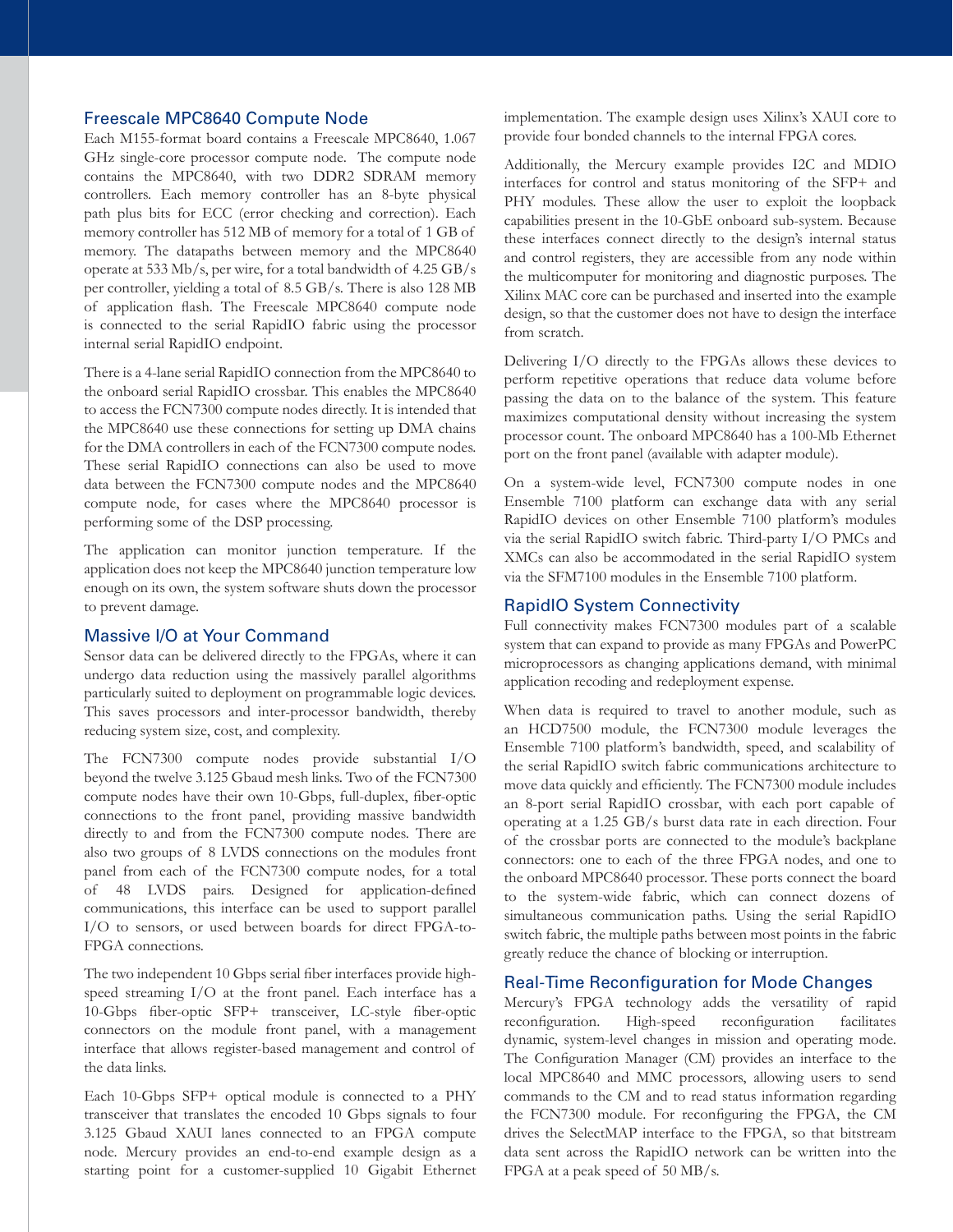#### System Management

The Module Management Controller (MMC) implements the module status and control functions common to all modules in the Ensemble 7100 platform. These control functions include various types of reset and monitors for power supplies, temperature, configuration status, and application status. The MMC communicates module status information over IPMI to a central management processor on one of the SFM7180 modules.

Applications use the multicomputer status and control (MSC) service library to retrieve module status information connected by the central management processors and to forward commands through those processors to the modules in the chassis. The MSC service is a status and control interface to the switch card modules in the Ensemble 7100 multicomputer. The MSC allows applications running on the switch card processor nodes to access the status information from FCN7300 modules and to command the FCN7300 modules to change state.

Each FCN7300 module has a set of indicator lights and onboard sensors. These include a temperature sensor for each FCN7300 compute node, as well as current and voltage sensors that provide in-system power dissipation measurements for the FCN7300 module. The measurements for these sensors are available to applications running on the SFM7180 module processors through the MSC.

A library of application programming interfaces (APIs) allows applications to interact with the MSC service. The MSC library APIs related to the use of the FCN modules include the following functions:

- Enabling FCN7300 modules in the hardware configuration
- Reading the results of power-on self-test
- Controlling the basic state of the FCN7300 modules
- Reading and controlling sensors on the FCN7300 module

#### Partition Applications Easily Between FPGAs and PowerPCs

FCN7300 modules can be configured in serial RapidIO systems with other Ensemble 7100 boards, including boards carrying MPC8640 compute nodes, I/O devices, and other FCN7300 modules. Because FPGAs in Mercury systems operate as a seamless element of the RapidIO environment, developers can partition their application between performance-leveraging segments that run best on the FPGA and portions that can execute on easier-to-program PowerPC microprocessors.

Algorithms such as FFTs, fast convolutions, and pulse compression on incoming data streams can run up to 20 times faster on an FPGA than on a RISC processor. However, algorithms whose functions are data-dependent and conditional in nature are more suited for implementation on a PPC. Mercury's FPGA solution implements an architecture where FPGAs and PowerPCs are combined in a serial RapidIO fabric.

An application can be partitioned across FPGAs and PPCs for maximum effectiveness. Parts of the application that are simple, fixed-point computations can run on an FPGA, saving space, power, and money. Other parts of the application can run on the MPC8640, which is easier to program, so the overall development time is kept manageable while the performance is maximized.

The onboard MPC8640 processor allows better integration, communication, and control with the onboard FCN7300 modules through the Command Ring interface without interfering with the fabric communications. For example, DMA operations can be managed from the onboard MPC8640 processor without requiring additional processor boards in the system. In addition to that, the local PPC can be used to manage the loading of the bitstreams and diagnostics of the FCN7300 modules.

#### Standalone Operation

The FCN7300 module takes advantage of the Ensemble 7100 platform architecture to enable more efficient application development while leveraging platform costs across multiple application development efforts. Each FCN7300 module can run in standalone mode within an Ensemble 7100 platform. In this operational mode, the onboard MPC8640 processor can

act as the host processor interfacing with the FPGAs through RapidIO and with external hosts through backplane Gigabit Ethernet or frontpanel 100-MB Ethernet. This allows multiple application development teams to work concurrently and completely independent of each other within the same Ensemble 7100 platform to enable faster time to market. See example in diagram in



#### **Scalability**

Figure 1.

FPGAs in the RapidIO environment become part of a scalable system that can expand to provide as many FPGAs and PowerPC microprocessors as changing applications demand, with minimal application recoding and redeployment expense. Multiple FCN7300 modules can be deployed in a single Ensemble 7100 chassis, along with other modules carrying I/O devices and RISC processors communicating via a serial RapidIO switch fabric. FCN7300 modules can be installed in the processor slots of the Ensemble 7100 platform, including up to 24 modules in the full-size chassis.

Developers can create and test algorithms on small laboratory systems consisting of only a few processors, with the assurance that the resulting code can move seamlessly to larger deployment platforms. Additionally, as processing requirements change in future program generations, they can readily resize target platforms with minimal impact to their code.